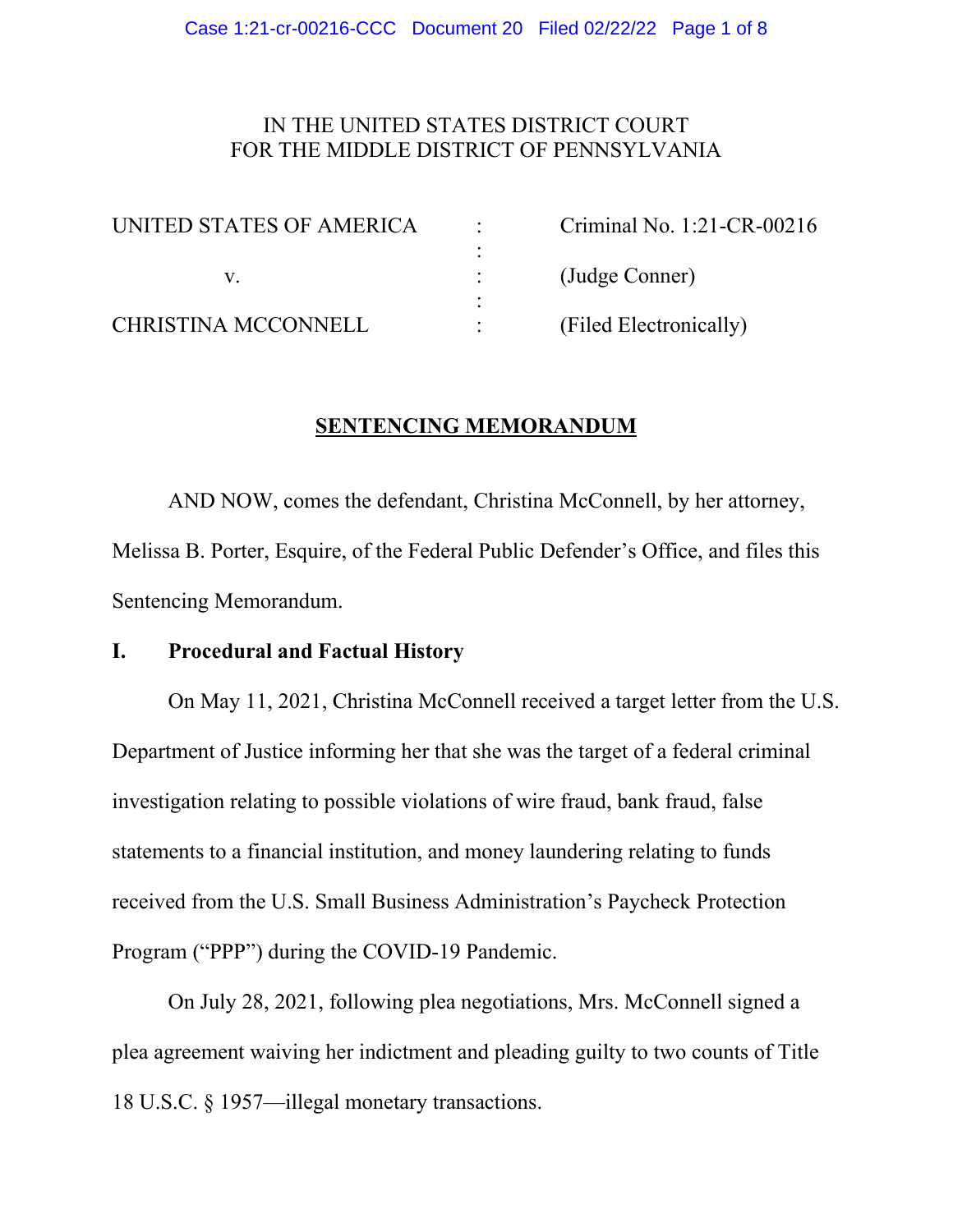On September 7, 2021, Mrs. McConnell entered a plea of guilty and was released on her own recognizance pending sentencing. The presentence report is complete, and Mrs. McConnell's sentencing guideline range is 12 to 18 months. This sentencing memorandum is offered in support of Mrs. McConnell's request for a variance from this sentencing range.

#### **II. 3553(a) Factors**

### a. The Nature and Circumstances of the Offense

As stated in the presentence report ("PSR"), Mrs. McConnell was not involved in obtaining the fraudulent PPP Loan. *See* PSR, paragraph 4. The loan application was entirely completed and submitted by Mrs. McConnell's husband, Keith McConnell.<sup>[1](#page-1-0)</sup> Mr. McConnell was, up until recent years, the sole financial provider in their marriage. At one point, Mr. McConnell operated a trucking company named KB Transportation LLC, but at the time of his loan application, that company was no longer operating and did not have any employees.

After the loan applications were approved, Mr. McConnell informed Mrs. McConnell that he had obtained a sum of money through loans, Bitcoin, and a 401K. Up until that point, Mrs. McConnell was not involved in managing the finances and took his word for it. Eventually Mrs. McConnell was made aware of

<span id="page-1-0"></span><sup>&</sup>lt;sup>1</sup> Mr. McConnell has pleaded guilty to violating one count of 18 U.S.C. § 1343 (wire fraud) and one count of 18 U.S.C. § 1956 (money laundering) and is scheduled for sentencing on March 22, 2022.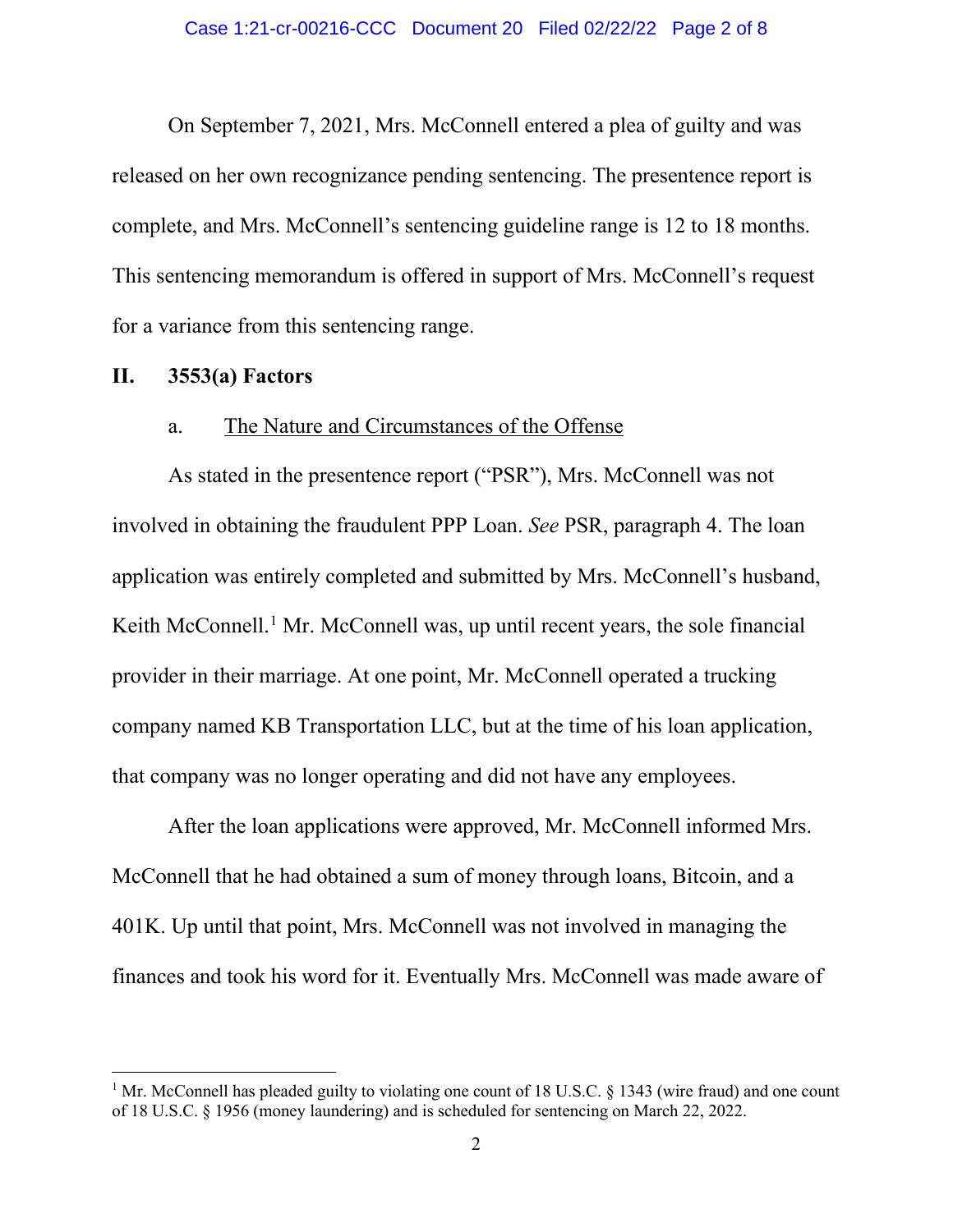#### Case 1:21-cr-00216-CCC Document 20 Filed 02/22/22 Page 3 of 8

the source of and intended use for these funds, but after discussing the previously failed trucking business, they decided together that it would be best not to put any extra money into the trucking company and instead use the money for living expenses.

Between June 15, 2020 and July 8, 2020, Mr. McConnell transferred \$244,292 from his personal bank account to Mrs. McConnell's personal bank account. On June 16, 2020, Mrs. McConnell withdrew \$37,000 from her bank account to purchase two vehicles—one for herself and one for Mr. McConnell. On July 9. 2020, Mrs. McConnell transferred \$195,300 towards the purchase of a home. Those two transactions form the basis for the two counts and the dollar amounts represent the restitution attributed to Mrs. McConnell.

Mrs. McConnell accepts responsibility for her actions but wants Your Honor to understand that her husband has always been trustworthy and has always provided for her and her children, so she did not question the legality of his actions in obtaining the money. In hindsight, she acknowledges that she should have done more research or asked more questions to understand the terms and conditions associated with the loans prior to spending the money.

### b. Ms. McConnell's History and Characteristics

Mrs. McConnell is a 43-year-old mother of three girls. She had a difficult upbringing and has had to overcome a lot. Mrs. McConnell was 4 years old when

3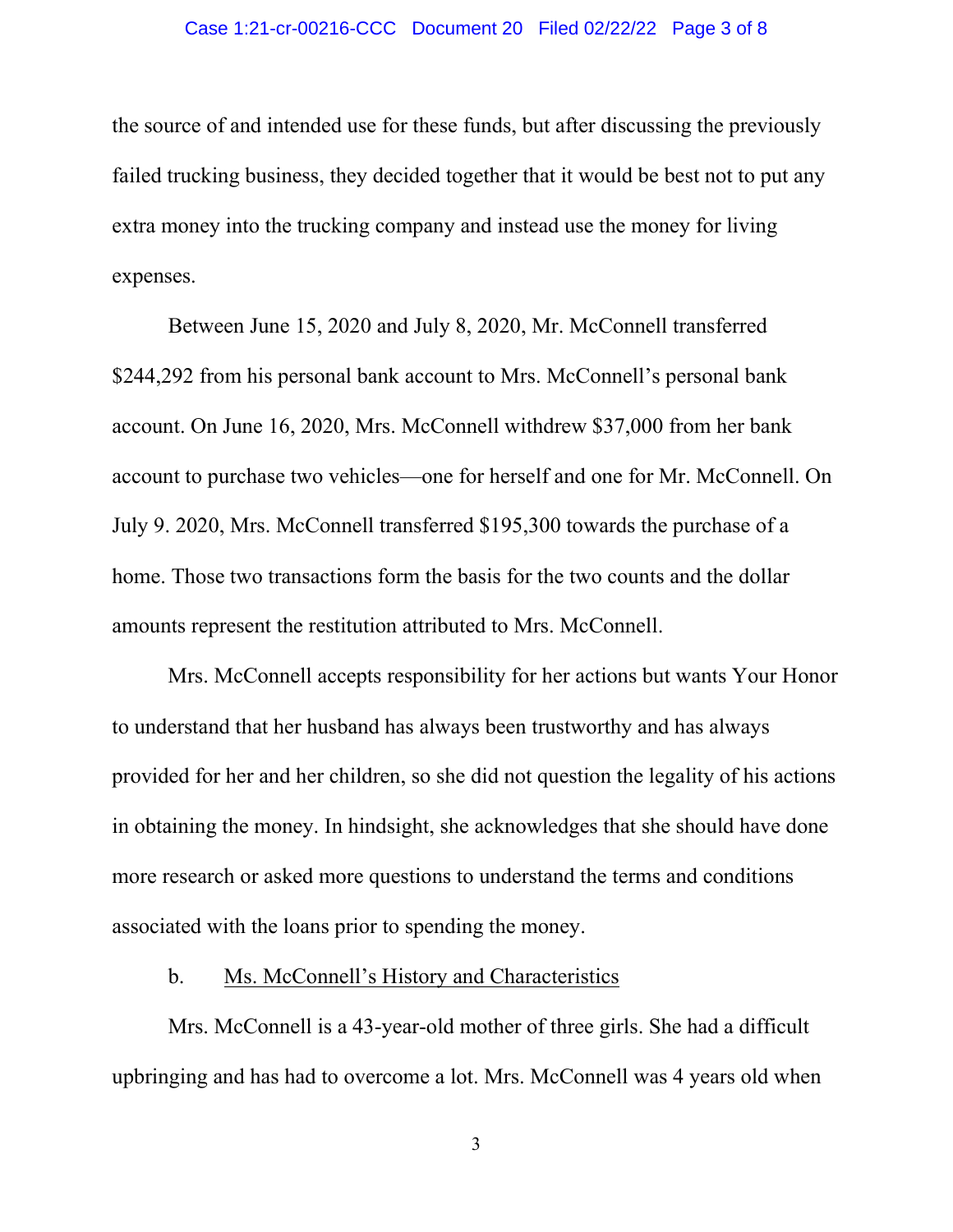#### Case 1:21-cr-00216-CCC Document 20 Filed 02/22/22 Page 4 of 8

her mother dropped her off at her father's house and the relationship with her mother deteriorated from that point on. While living with her father, Mrs. McConnell was subject to abuse and molestation at the hands of her stepmother's father from the ages of 10 to 12. No one intervened on Mrs. McConnell's behalf when she was brave enough to tell her parents what was happening to her.

Mrs. McConnell reconnected with her mother at 19 years old, and she moved to Nebraska to live with her mother and her mother's boyfriend. While in Nebraska, Mrs. McConnell met Keith McConnell, who is the son of Mrs. McConnell's mother's boyfriend. Mrs. McConnell became pregnant and got married almost immediately after moving to Nebraska.

Today, Mr. and Mrs. McConnell share three daughters, Natalie, 23, Breanna, 20, and Kylee, 14. Mrs. McConnell's main goal has always been to be the mother that she needed her mother to be and to provide the stability that no one in her life ever provided for her as a child. Until 2017, Mrs. McConnell stayed home and raised the girls while Mr. McConnell was the financial provider for their family. Since 2017, Mrs. McConnell has worked cleaning houses, providing in-home care, and now works as a package handler at UPS. Until these charges came about, she still largely relied on Mr. McConnell financially, which is why she never questioned him.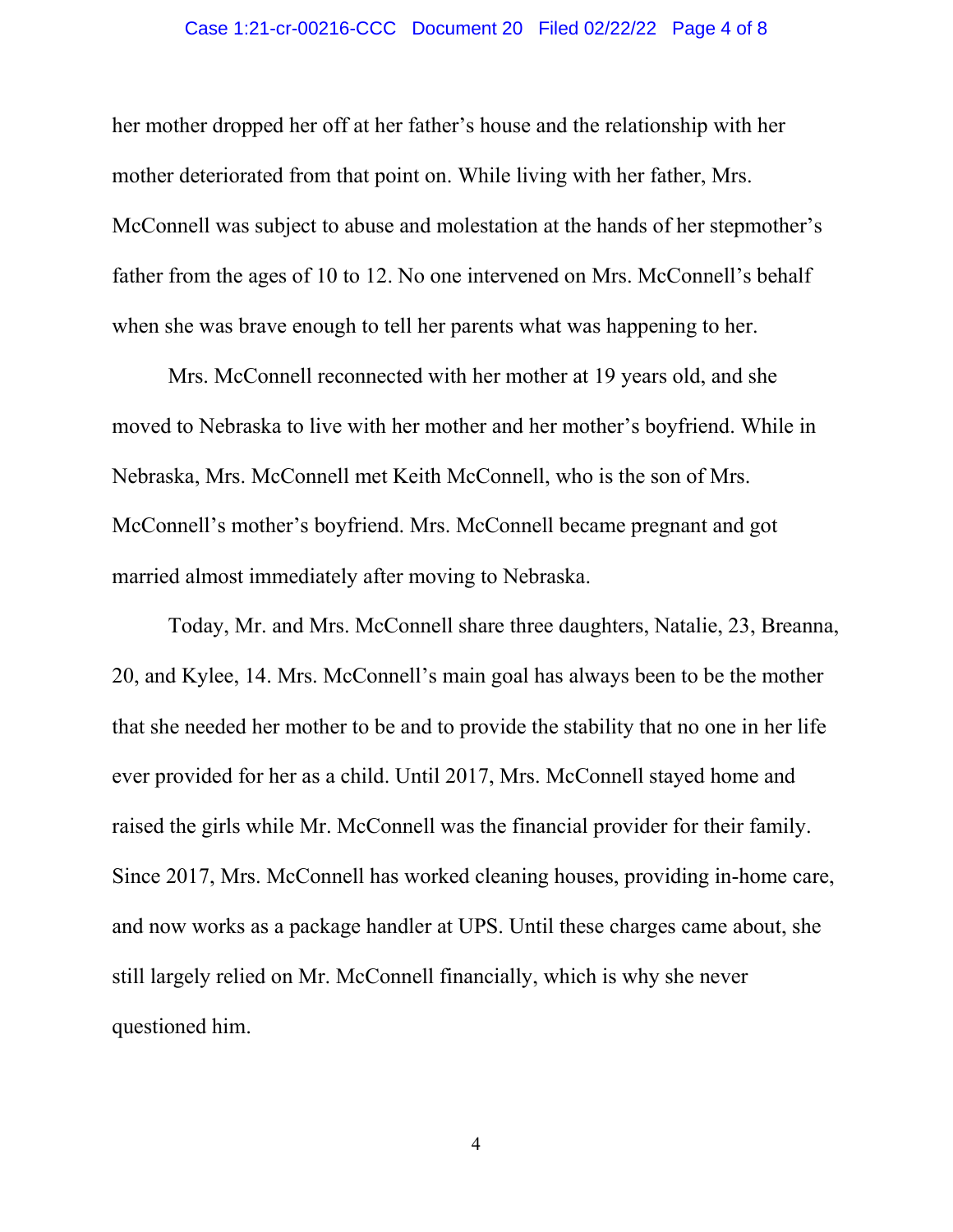#### Case 1:21-cr-00216-CCC Document 20 Filed 02/22/22 Page 5 of 8

Since receiving the letter from the Department of Justice in May of 2021, Mrs. McConnell has had to reevaluate every aspect of her life. She and Mr. McConnell no longer live together, and Mrs. McConnell and their youngest daughter, Kylee, have their own apartment. She now works and pays her own bills and has a sense of independence and responsibility that she never thought to have before. She loves her job, and her employer is interested in promoting her to a supervisory position depending on the sentence she receives. Those things have been the silver lining in all of this and what has kept Mrs. McConnell going.

Despite trying to make the most of this situation, Mrs. McConnell has spent many days and nights crying and worrying over what the outcome will be for herself and her family. This situation has uprooted her life and impacted her children, her marriage, and her children's relationship with their father.

#### c. The Terms of the Plea agreement

In the plea agreement, the Government agrees that Mrs. McConnell's role in the charged criminal activity was that of a minor participant. Additionally, the Government agrees to recommend the "minimum term of imprisonment" within the guideline range. While this doesn't mean the Government agrees that Mrs. McConnell should not go to jail, it does support Mrs. McConnell's argument that she did not get involved in this with criminality in mind and that leniency is appropriate in her case.

5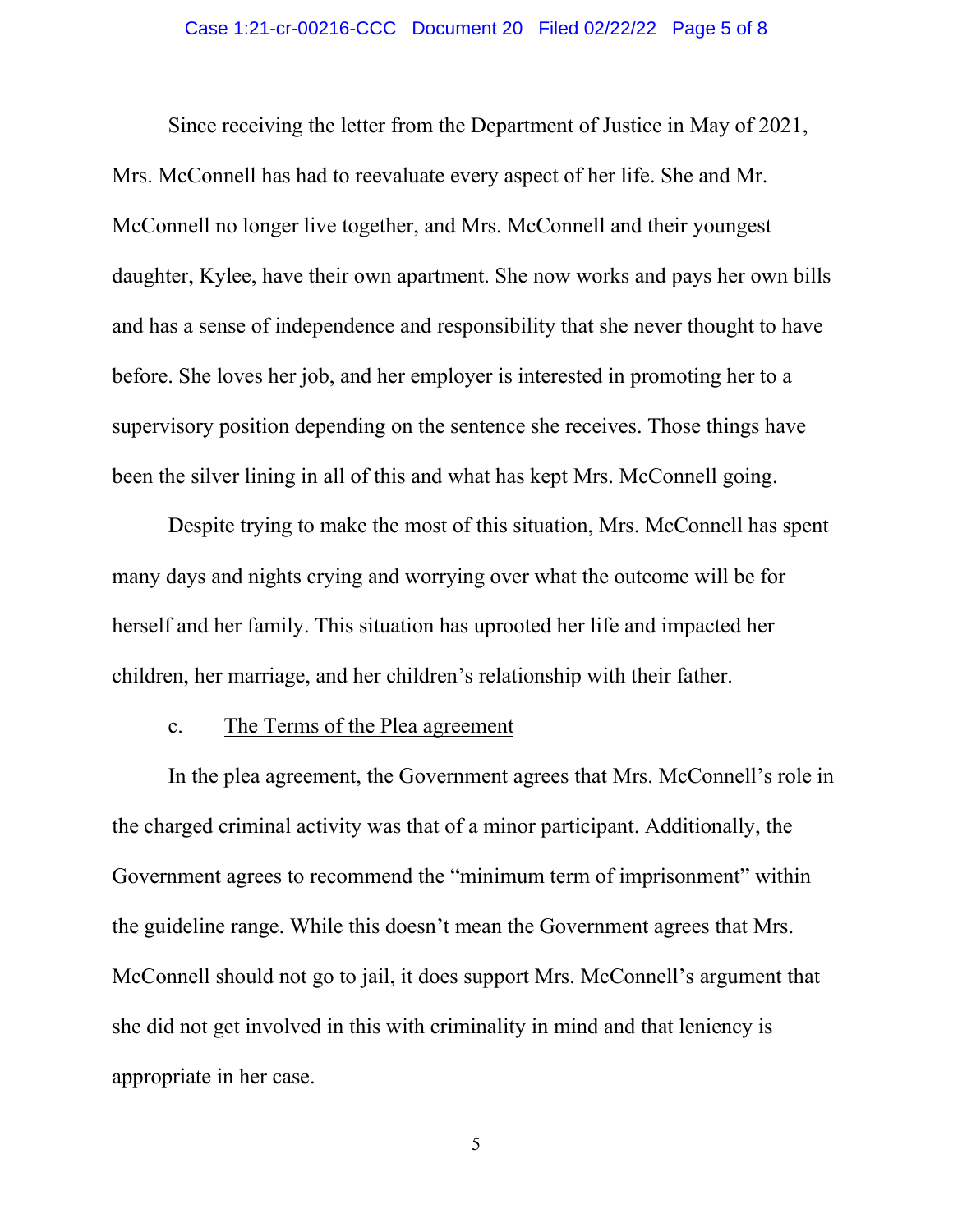### d. The Need to Provide Restitution

Additionally, Mrs. McConnell agreed to make full restitution in the amount of \$232,300. As of the filing of this Memorandum, Mrs. McConnell's restitution has been paid in the amount of \$232,514.50. This shows that Mrs. McConnell has taken this situation seriously and is willing to do what is required of her. Likewise, it shows that she is capable of following court orders and is amenable to community supervision.

### e. Incremental Punishment

Incremental punishment is a vital component of federal sentencing. Mrs. McConnell's criminal history only consists of a charge from 2005 for Issuing a Bad Check for Less Than \$100. *See* PSR, paragraph 27. Prosecution was declined in that case. *Id*. Mrs. McConnell has never even been on pretrial supervision, let alone probation, so she is asking Your Honor to consider how severe a guideline sentence of incarceration would be for her.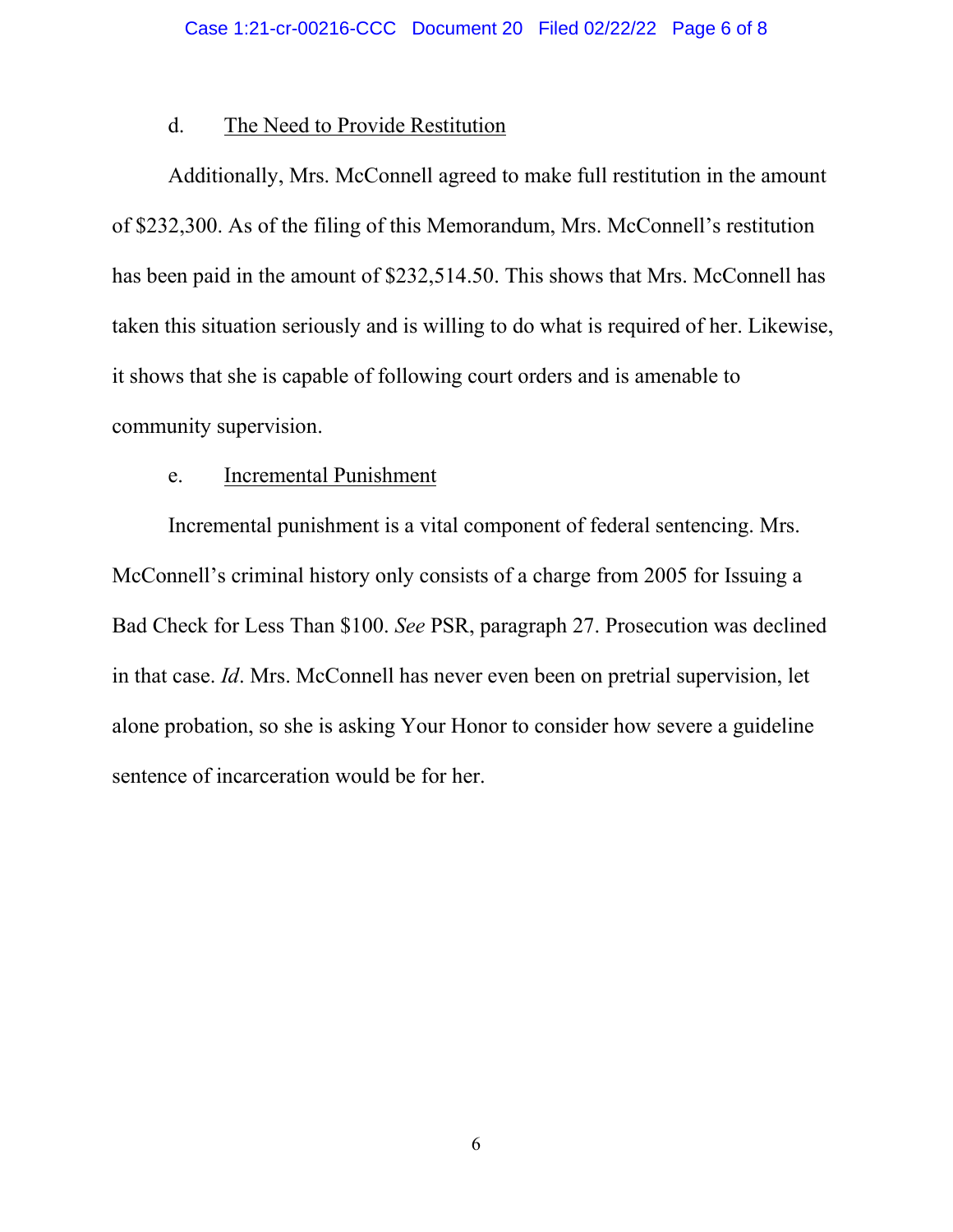# **III. Conclusion**

Based on the foregoing, we ask the court to consider a variance to a sentence of probation or home confinement because Mrs. McConnell is not someone that needs to be incarcerated and probation or home confinement would be "sufficient, but not greater than necessary" to accomplish the purposes for imposing a sentence as outlined in 18 U.S.C. § 3553(a)(2).

Respectfully submitted,

Date: February 22, 2022 */s/ Melissa B. Porter*

MELISSA B. PORTER, ESQUIRE Asst. Federal Public Defender Attorney ID# PA320817 100 Chestnut Street, Suite 306 Harrisburg, PA 17101 Tel. No. 717-782-2237 Fax No. 717-782-3881 *melissa\_porter@fd.org Attorney for Christina McConnell*